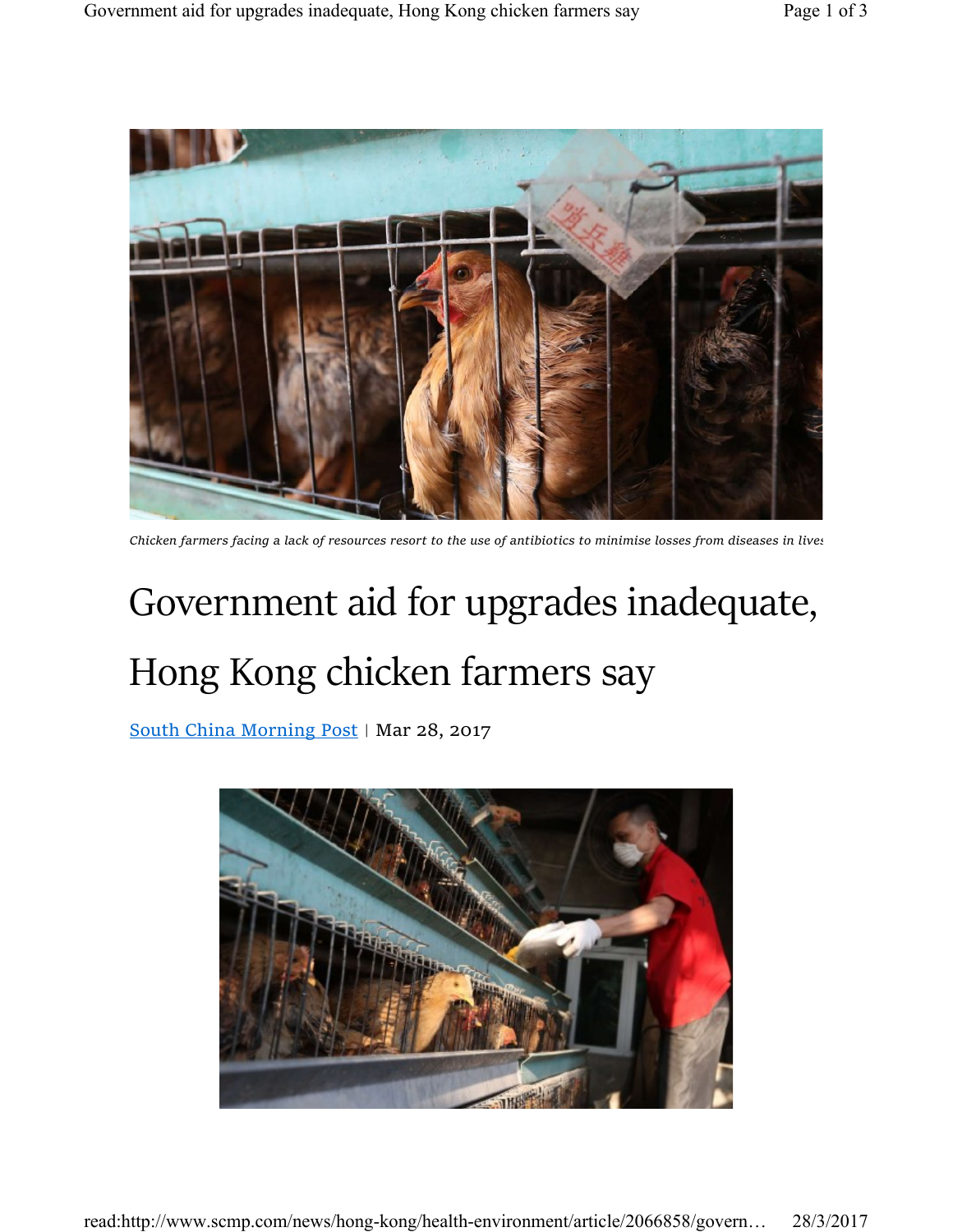Health & EnvironmentAntibiotic use on healthy chickens raises supervision fears 31 Jan 2017

While modernising chicken farms may be a way to improve hygiene practices and reduce the controversial use of antibiotics on healthy livestock, the upgrade is not an easy one for local farmers working in a sunset industry.

This was despite the New Agriculture Policy, a government initiative in last year's policy address that included the establishment of a HK\$500 million fund to support sustainable development.

Professor Terence Lau Lok-ting, convenor of Polytechnic University's food safety consortium, said introduction of modern practices to local farms could possibly reduce the misuse of antibiotics in the poultry trade.

Fears have escalated over antimicrobial resistance developing among livestock, with recent reports of drugs being administered to healthy poultry for the prevention of diseases instead of fighting off present infections.

Lau, who is also a member of an expert committee on antimicrobial resistance, said: "Modernisation of farms might help to enhance productivity ... such as [improving] management, skill sets or good tactics."

With more advanced facilities, productivity could be improved without antibiotics, he added.

Modernisation of farms might help to enhance productivity ... such as [improving] management, skill sets or good tactics

Heung Yam-chun, an owner of three local chicken farms, does not use antibiotics on his healthy poultry, but said it cost him millions to invest in systems for temperature control, automated feeding and faeces removal to improve hygiene in his farms since the avian flu outbreak in 1997.

"If the breeding environment was good, farmers would resort to using fewer antibiotics," Heung, who is also a member of the city's advisory committee on agriculture and fisheries, said.